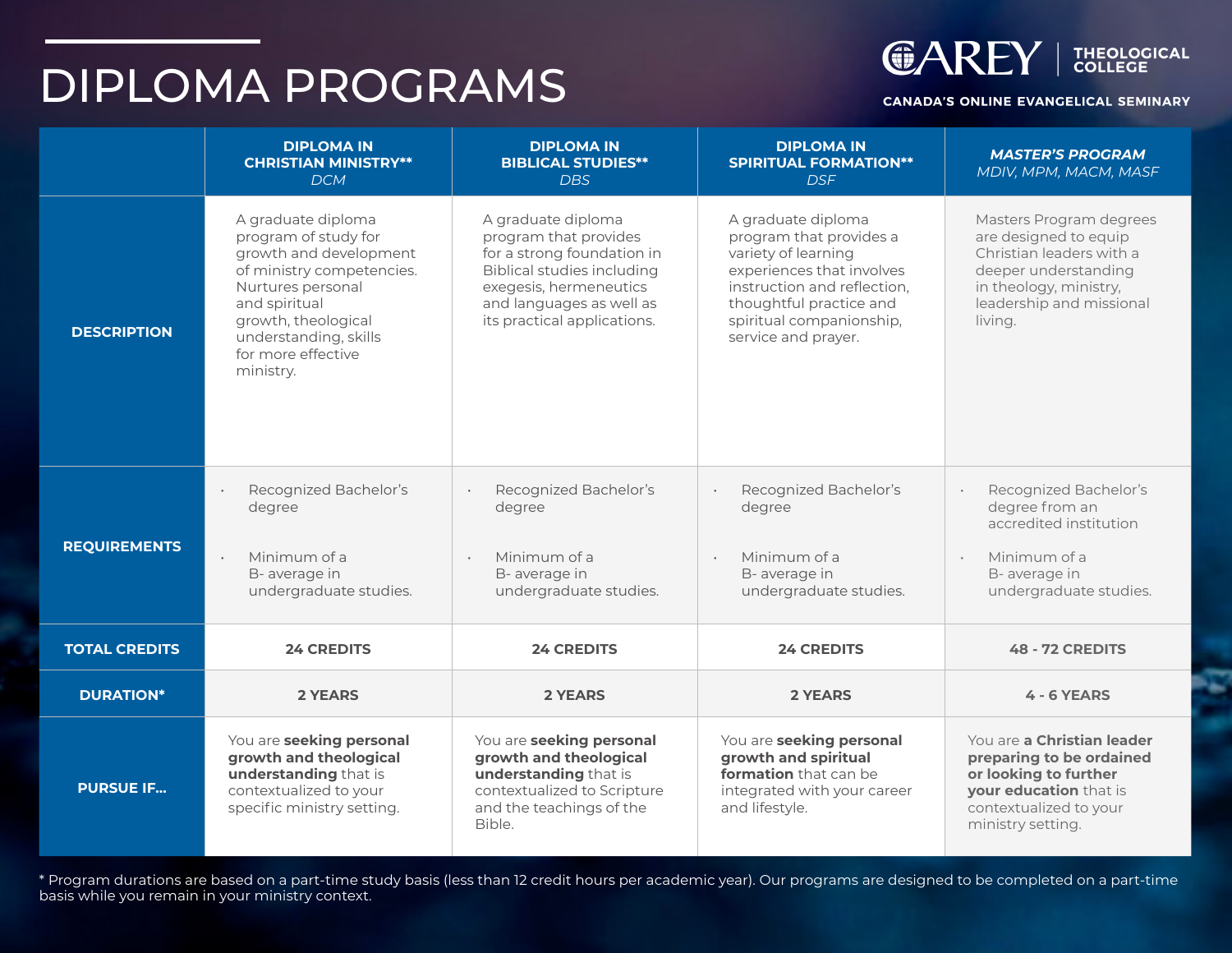# MASTER'S PROGRAMS



#### **CANADA'S ONLINE EVANGELICAL SEMINARY**

|                      | <b>GRADUATE DIPLOMA</b><br>DCM, DBS, DSF                                                                                                                                                                     | <b>MASTER OF ARTS IN</b><br><b>SPIRITUAL FORMATION</b><br><b>MASF</b>                                                                                                                             | <b>MASTER OF</b><br><b>PASTORAL MINISTRY</b><br><b>MPM</b>                                                                                                                | <b>MASTER OF ARTS IN</b><br><b>CHRISTIAN MINISTRY</b><br><b>MACM</b>                                                                                                                  | <b>MASTER OF DIVINITY</b><br>M.Div                                                                                                                                                              |
|----------------------|--------------------------------------------------------------------------------------------------------------------------------------------------------------------------------------------------------------|---------------------------------------------------------------------------------------------------------------------------------------------------------------------------------------------------|---------------------------------------------------------------------------------------------------------------------------------------------------------------------------|---------------------------------------------------------------------------------------------------------------------------------------------------------------------------------------|-------------------------------------------------------------------------------------------------------------------------------------------------------------------------------------------------|
| <b>DESCRIPTION</b>   | Graduate diploma<br>programs are<br>designed to equip<br>people for ministry<br>in a variety of<br>environments with<br>a particular focus<br>on the local church,<br>spiritual formation<br>and leadership. | A degree focusing<br>on spiritual growth<br>and leadership<br>nurtures personal<br>spiritual formation,<br>provides skills<br>and tools to lead<br>others in spiritual<br>formation.              | A compressed<br>pastoral training<br>degree covers<br>essential biblical,<br>theological, ministry<br>subjects, to make<br>ministry training<br>accessible.               | A theological-<br>integration degree<br>for Christian leaders,<br>offers theological<br>training with a focus<br>on integration for<br>relevance in specific<br>ministry contexts.    | The standard<br>seminary program<br>for preparing<br>pastoral leaders,<br>provides a thorough<br>foundation of<br>biblical, theological,<br>and ministry<br>studies for pastoral<br>leadership. |
| <b>REQUIREMENTS</b>  | Recognized<br>Bachelor's<br>degree<br>Minimum of a<br>B- average in<br>undergraduate<br>studies.                                                                                                             | Recognized<br>Bachelor's<br>degree from<br>an accredited<br>institution<br>Minimum of a<br>$\ddot{\phantom{a}}$<br>B- average in<br>undergraduate<br>studies.                                     | Recognized<br>Bachelor's<br>degree from<br>an accredited<br>institution<br>Minimum of a<br>B- average in<br>undergraduate<br>studies.                                     | Recognized<br>$\ddot{\phantom{a}}$<br>Bachelor's<br>degree from<br>an accredited<br>institution<br>Minimum of a<br>$\ddot{\phantom{a}}$<br>B- average in<br>undergraduate<br>studies. | Recognized<br>Bachelor's<br>degree from<br>an accredited<br>institution<br>Minimum of a<br>$\ddot{\phantom{0}}$<br>B- average in<br>undergraduate<br>studies.                                   |
| <b>TOTAL CREDITS</b> | <b>24 CREDITS</b>                                                                                                                                                                                            | <b>48 CREDITS</b>                                                                                                                                                                                 | <b>48 CREDITS</b>                                                                                                                                                         | <b>48 CREDITS</b>                                                                                                                                                                     | <b>72 CREDITS</b>                                                                                                                                                                               |
| <b>DURATION*</b>     | <b>2 YEARS</b>                                                                                                                                                                                               | <b>4 YEARS</b>                                                                                                                                                                                    | <b>4 YEARS</b>                                                                                                                                                            | <b>4 YEARS</b>                                                                                                                                                                        | <b>6 YEARS</b>                                                                                                                                                                                  |
| <b>PURSUE IF</b>     | You are seeking<br>personal growth,<br>spiritual formation<br>without committing<br>to a Master's<br>program.                                                                                                | You are working in<br>either a ministry or<br>secular environment.<br>and you desire<br>further theological<br>education that can<br>be intergrated into<br>your current career<br>and lifestyle. | You are a <b>Christian</b><br>leader desiring<br>further theological<br>education that<br>is contextualized<br>to how to lead a<br>congregation and<br>pastor a ministry. | You are a <b>Christian</b><br>leader desiring<br>further theological<br>education that is<br>contextualized to<br>your specific ministry<br>setting.                                  | You are <b>preparing</b><br>to be ordained for<br>ministry and for<br>pastoral leadership<br>in congregations and<br>other settings.                                                            |

\* Program durations are based on a part-time study basis (less than 12 credit hours per academic year). Our programs are designed to be completed on a part-time basis while you remain in your ministry context.